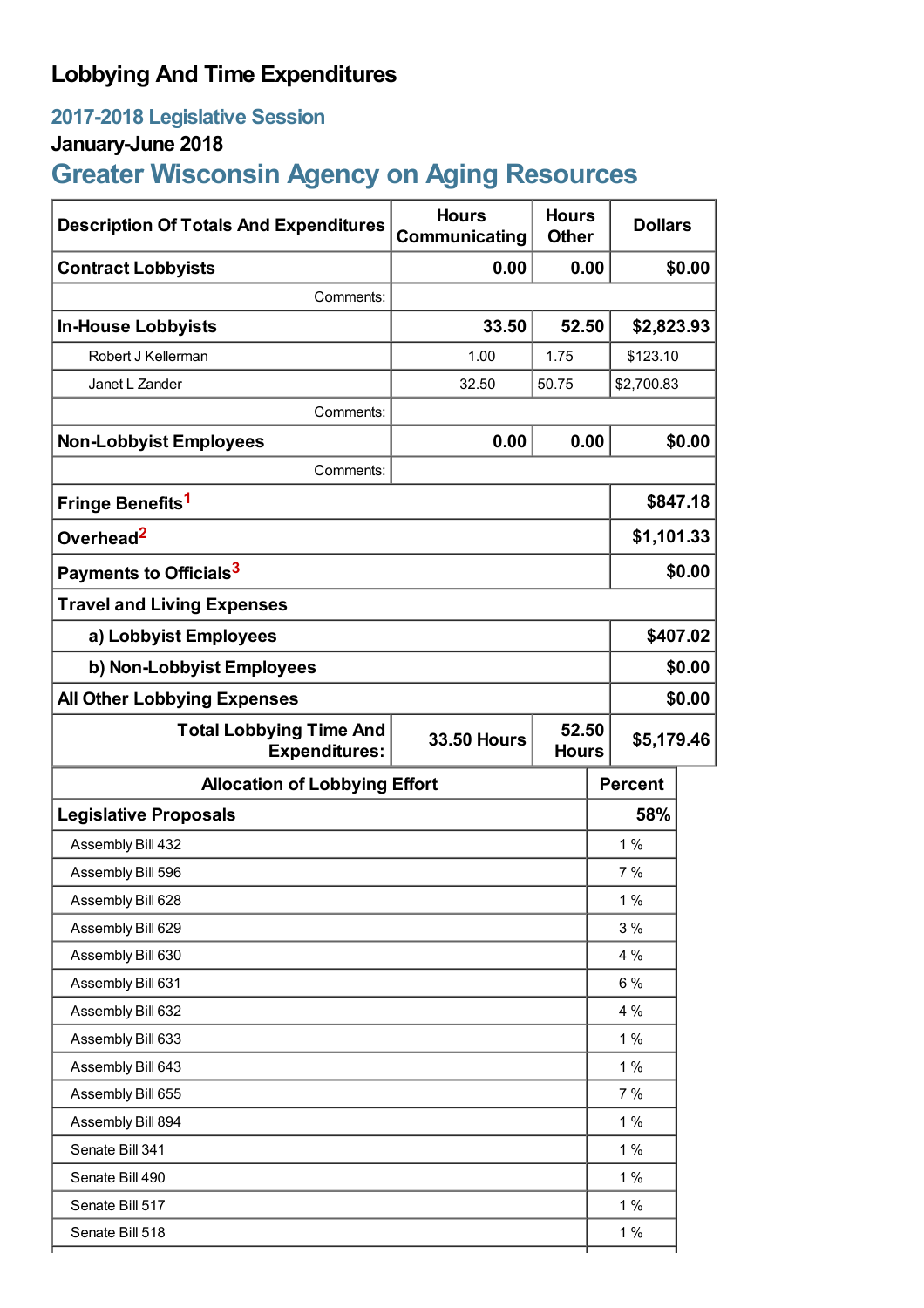| Senate Bill 527                                                                                                                                                                                                                                            | 1%   |
|------------------------------------------------------------------------------------------------------------------------------------------------------------------------------------------------------------------------------------------------------------|------|
| Senate Bill 528                                                                                                                                                                                                                                            | 6%   |
| Senate Bill 548                                                                                                                                                                                                                                            | 1%   |
| Senate Bill 552                                                                                                                                                                                                                                            | 7%   |
| Senate Bill 624                                                                                                                                                                                                                                            | 1%   |
| January 2018 Special Session Assembly Bill 10                                                                                                                                                                                                              | 1%   |
| January 2018 Special Session Senate Bill 10                                                                                                                                                                                                                | 1%   |
| <b>Budget Bill Subjects</b>                                                                                                                                                                                                                                | 0%   |
| <b>Administrative Rulemaking Proceedings</b>                                                                                                                                                                                                               | 0%   |
| <b>Topics Not Yet Assigned A Bill Or Rule Number</b>                                                                                                                                                                                                       | 40%  |
| Guardianship reform                                                                                                                                                                                                                                        | 2%   |
| Social isolation and loneliness among older adults                                                                                                                                                                                                         | 2%   |
| The utilization and regulation of autonomous and connected vehicles.                                                                                                                                                                                       | 1%   |
| The CARE Act - requiring hospitals to keep family caregivers informed about the<br>patient's treatment and discharge date and ensure caregivers receive instructions<br>and training related to caregiving tasks they will be required to perform at home. | 3%   |
| Strategies to address the long-term care direct care workforce crisis and<br>appropriations.                                                                                                                                                               | 3%   |
| Expansion of supports for family caregivers.                                                                                                                                                                                                               | 4 %  |
| Development, drafting or introduction of a proposal relating to the creation of a<br>state Long Term Care Investment Program - LRB 1197.                                                                                                                   | 1%   |
| <b>Medicaid Expansion</b>                                                                                                                                                                                                                                  | 1%   |
| Transportation including transit, specialized transportation, volunteer driver<br>programs, and non-emergency medical transportation, including coordination of<br>programs and services and making an appropriation.                                      | 4%   |
| Elder economic security                                                                                                                                                                                                                                    | 1%   |
| Development, drafting or introduction of a proposal relating to long term care for<br>older adults including Family Care, IRIS, Managed Care Organizations (MCOs)<br>and Aging & Disability Resource Centers (ADRCs).                                      | 7 %  |
| Development, drafting or introduction of a proposal relating to SeniorCare.                                                                                                                                                                                | 3%   |
| Creation of and funding for a clearinghouse for evidence-based health promotion<br>programs in healthy aging.                                                                                                                                              | 5 %  |
| Dementia Care Specialists. Funding for dementia care specialists in aging and<br>disability resource centers and making an appropriation.                                                                                                                  | 3%   |
| <b>Minor Efforts</b>                                                                                                                                                                                                                                       | 2%   |
| <b>All Other Matters</b>                                                                                                                                                                                                                                   | 0%   |
| <b>Total Reported Lobbying Effort:</b>                                                                                                                                                                                                                     | 100% |

### **Report Certified On: Thursday, July 26, 2018**

1.

Fringe benefits are automatically calculated as 30% of salary.Overhead is automatically calculated as 30% of salary plus fringe. If you wish to manually calculate fringe benefits and overhead,click the Calculate Fringe and Overhead button below:

2.

Fringe benefits are automatically calculated as 30% of salary.Overhead is automatically calculated as 30% of salary plus fringe. If you wish to manually calculate fringe benefits and overhead,click the Calculate Fringe and Overhead button below:

3.

Wis. Stats. [13.68\(d\)](https://docs.legis.wisconsin.gov/statutes/statutes/13/III/68/1/d?view=section): Reimbursement to officials.